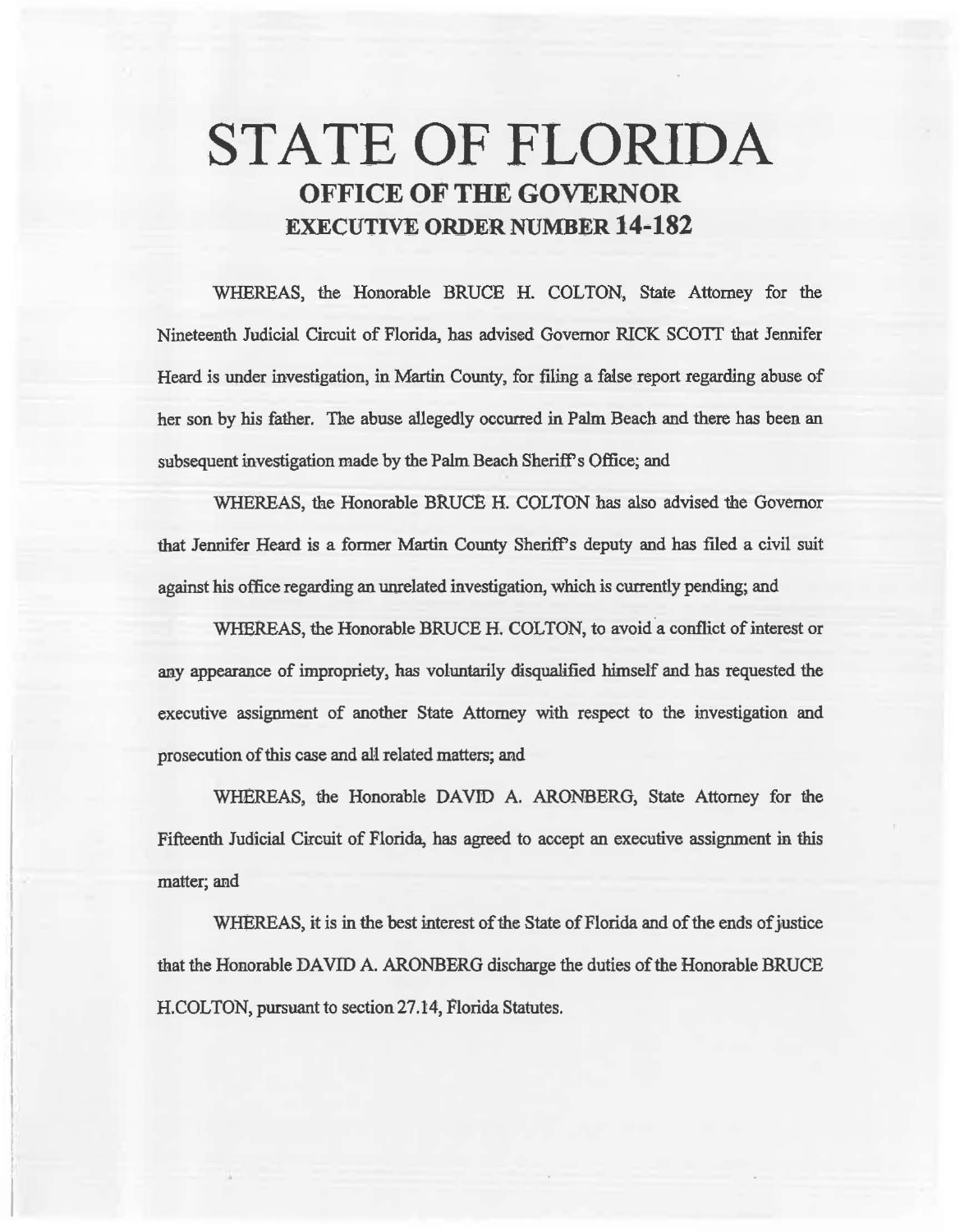NOW, THEREFORE, I, RICK SCOTT, Governor of Florida, in obedience to my solemn constitutional duty to "take care that the laws be faithfully executed," and pursuant to the Constitution and laws of the State of Florida, issue the following Executive Order, effective immediately:

## Section 1.

The Honorable DAVID A. ARONBERG, State Attorney for the Fifteenth Judicial Circuit of Florida, referred to as the "Assigned State Attorney," is assigned to discharge the duties of the Honorable BRUCE H.COLTON, State Attorney for the Nineteenth Judicial Circuit of Florida, as they relate to the investigation, prosecution and all matters related to Jennifer Heard.

## Section<sub>2.</sub>

The Assigned State Attorney or one or more Assistant State Attorneys and Investigators, who have been designated by the Assigned State Attorney, shall proceed immediately to the Nineteenth Judicial Circuit of Florida, and are vested with the authority to perfonn the duties prescribed herein.

### Section 3.

All residents of the Nineteenth Judicial Circuit are requested, and all public officials are directed, to cooperate and render whatever assistance is necessary to the Assigned State Attorney, so that justice may be served.

### Section 4.

The period of this Executive Assignment shali be for one (1) year, to and including May 30, 2015.